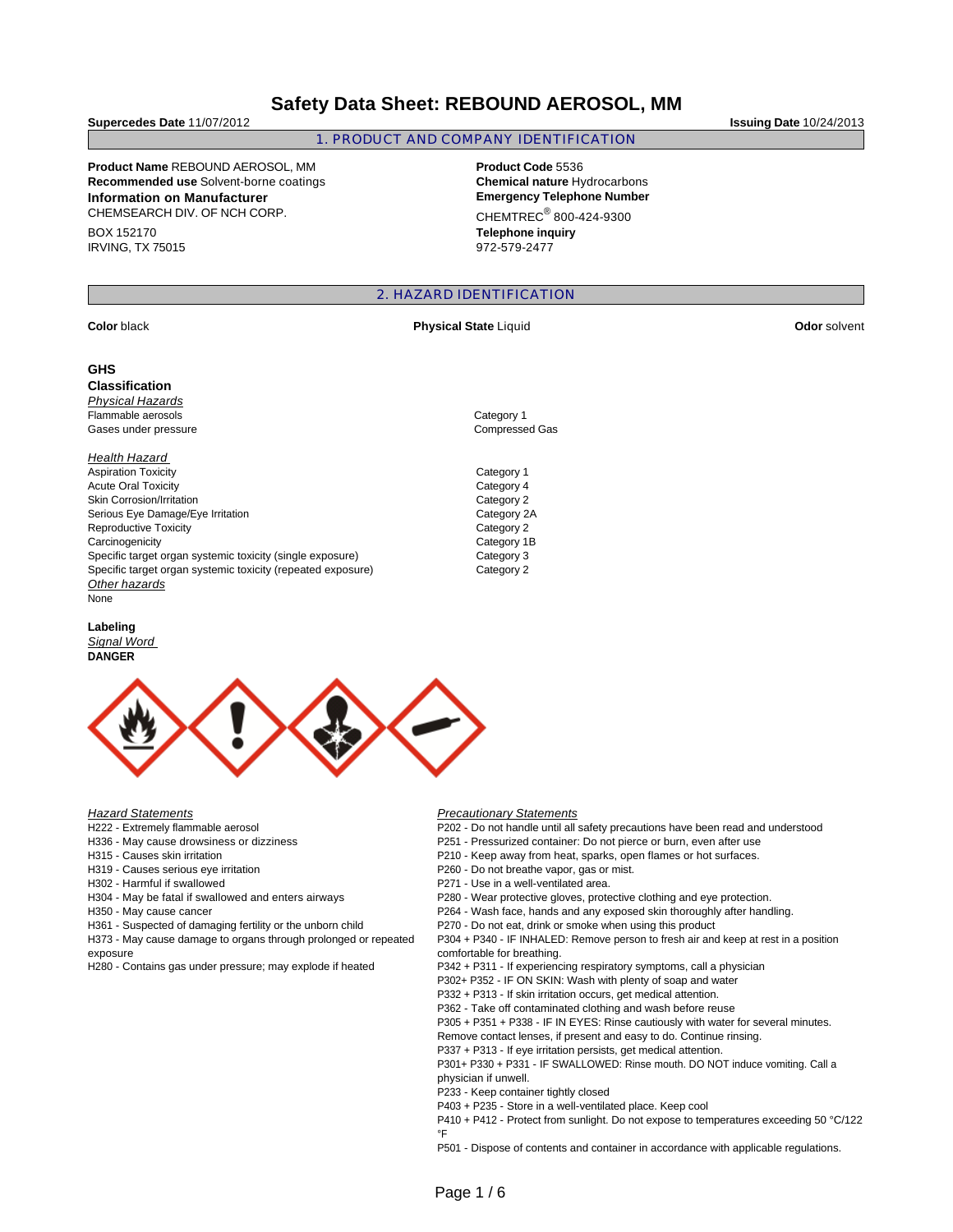30 % of the mixture consists of ingredient(s) of unknown toxicity

# 3. COMPOSITION / INFORMATION ON INGREDIENTS

| <b>Component</b>                      | <b>CAS-No</b> | Weight %  |
|---------------------------------------|---------------|-----------|
| Toluene                               | 108-88-3      | $15 - 40$ |
| Acetone                               | 67-64-1       | $15 - 40$ |
| Petroleum gases, liquified, sweetened | 68476-86-8    | $10 - 30$ |
| Asphalt, oxidized                     | 64742-93-4    | $7 - 13$  |
| Stoddard solvent                      | 8052-41-3     | $3 - 7$   |
| Talc, respirable dust                 | 14807-96-6    | $3-7$     |

|                                 | 4. FIRST AID MEASURES                                                                                                                                                                                                 |
|---------------------------------|-----------------------------------------------------------------------------------------------------------------------------------------------------------------------------------------------------------------------|
| General advice                  | Avoid breathing vapors or mists. Avoid contact with skin, eyes and clothing.                                                                                                                                          |
| <b>Eye Contact</b>              | Rinse thoroughly with plenty of water, also under the eyelids. Get medical attention if irritation<br>develops and persists.                                                                                          |
| <b>Skin Contact</b>             | Wash off immediately with plenty of water for at least 15 minutes. Remove contaminated clothing<br>and shoes. Get medical attention if irritation develops and persists. Wash contaminated clothing<br>before re-use. |
| <b>Inhalation</b>               | Move to fresh air. In case of shortness of breath, give oxygen. If breathing has stopped, apply artificial<br>respiration. Get medical attention immediately.                                                         |
| Ingestion<br>Notes to physician | Drink 1 or 2 glasses of water. Do NOT induce vomiting. Get medical attention if symptoms occur.<br>May cause sensitization of susceptible persons.                                                                    |

|                                     |                                                              | 5. FIRE-FIGHTING MEASURES                                                                                                                                                                                                                                                                                                          |                                                                                                                                                                                                    |  |
|-------------------------------------|--------------------------------------------------------------|------------------------------------------------------------------------------------------------------------------------------------------------------------------------------------------------------------------------------------------------------------------------------------------------------------------------------------|----------------------------------------------------------------------------------------------------------------------------------------------------------------------------------------------------|--|
| <b>Flash Point</b>                  | 35 °F / 2 °C<br>Flammability Limits in Air % Mixture.        | Method<br>Upper 12.8                                                                                                                                                                                                                                                                                                               | Seta closed cup<br>Lower 0.9                                                                                                                                                                       |  |
| <b>Suitable Extinguishing Media</b> |                                                              |                                                                                                                                                                                                                                                                                                                                    |                                                                                                                                                                                                    |  |
|                                     | Water spray. Carbon dioxide (CO2). Foam. Dry chemical.       |                                                                                                                                                                                                                                                                                                                                    |                                                                                                                                                                                                    |  |
|                                     | Specific hazards arising from the chemical                   |                                                                                                                                                                                                                                                                                                                                    |                                                                                                                                                                                                    |  |
|                                     | <b>Protective Equipment and Precautions for Firefighters</b> | inches / >76 cm and Burnback: 2 inch / 5 cm. Material can create slippery conditions.                                                                                                                                                                                                                                              | Extremely flammable. Solvent vapors are heavier than air and may spread along floors. Vapors may ignite and explode. Flame extension: >30                                                          |  |
|                                     |                                                              | As in any fire, wear self-contained breathing apparatus pressure-demand, MSHA/NIOSH (approved or equivalent) and full protective gear.                                                                                                                                                                                             |                                                                                                                                                                                                    |  |
| Aerosol Level (NFPA 30B) -          |                                                              | З                                                                                                                                                                                                                                                                                                                                  |                                                                                                                                                                                                    |  |
| <b>NFPA</b>                         | Health <sub>2</sub>                                          | Flammability 4                                                                                                                                                                                                                                                                                                                     | Instability 0                                                                                                                                                                                      |  |
| <b>HMIS</b>                         | Health <sub>2</sub>                                          | <b>Flammability 4</b>                                                                                                                                                                                                                                                                                                              | Instability 0                                                                                                                                                                                      |  |
| <b>Personal Precautions</b>         |                                                              | <b>6. ACCIDENTAL RELEASE MEASURES</b>                                                                                                                                                                                                                                                                                              | Use personal protective equipment. Ensure adequate ventilation. Take precautionary measures<br>against static discharges. Remove all sources of ignition. Material can create slippery conditions. |  |
| <b>Methods for Containment</b>      |                                                              | <b>Environmental Precautions</b><br>Do not flush into surface water or sanitary sewer system.<br>Contain spillage, soak up with non-combustible absorbent material, (e.g. sand, earth,<br>diatomaceous earth, vermiculite) and transfer to a container for disposal according to local / national<br>regulations (see section 13). |                                                                                                                                                                                                    |  |
| <b>Methods for Cleaning Up</b>      |                                                              | containers.                                                                                                                                                                                                                                                                                                                        | Use clean non-sparking tools to collect absorbed material. Pick up and transfer to properly labeled                                                                                                |  |
| <b>Neutralizing Agent</b>           |                                                              | Not applicable.                                                                                                                                                                                                                                                                                                                    |                                                                                                                                                                                                    |  |
|                                     |                                                              | 7. HANDLING AND STORAGE                                                                                                                                                                                                                                                                                                            |                                                                                                                                                                                                    |  |
| <b>Handling</b>                     |                                                              | Avoid contact with skin eves and clothing                                                                                                                                                                                                                                                                                          | Keep away from open flames, hot surfaces and sources of ignition. Avoid breathing vapors or mists.                                                                                                 |  |

| <b>Storage Conditions</b>  | <b>Indoor</b>  | Outdoor                                                                                                                                               | Heated         | Refrigerated   |  |
|----------------------------|----------------|-------------------------------------------------------------------------------------------------------------------------------------------------------|----------------|----------------|--|
| <b>Storage Temperature</b> | <b>Minimum</b> | 35 °F / 2 °C                                                                                                                                          | <b>Maximum</b> | 120 °F / 49 °C |  |
| <b>Storage</b>             |                | Keep away from heat and sources of ignition. Store in original container. Keep containers tightly<br>closed in a dry, cool and well-ventilated place. |                |                |  |
|                            |                | Avoid contact with skin, eyes and clothing.                                                                                                           |                |                |  |
| <b>Handing</b>             |                | <u>Keep away ilulii upeli lialiles, liul sullaces aliu suulces ol iyililiuli. Avulu biealiliily vapuls ol lilisis</u>                                 |                |                |  |

# 8. EXPOSURE CONTROLS / PERSONAL PROTECTION

**Exposure Guidelines**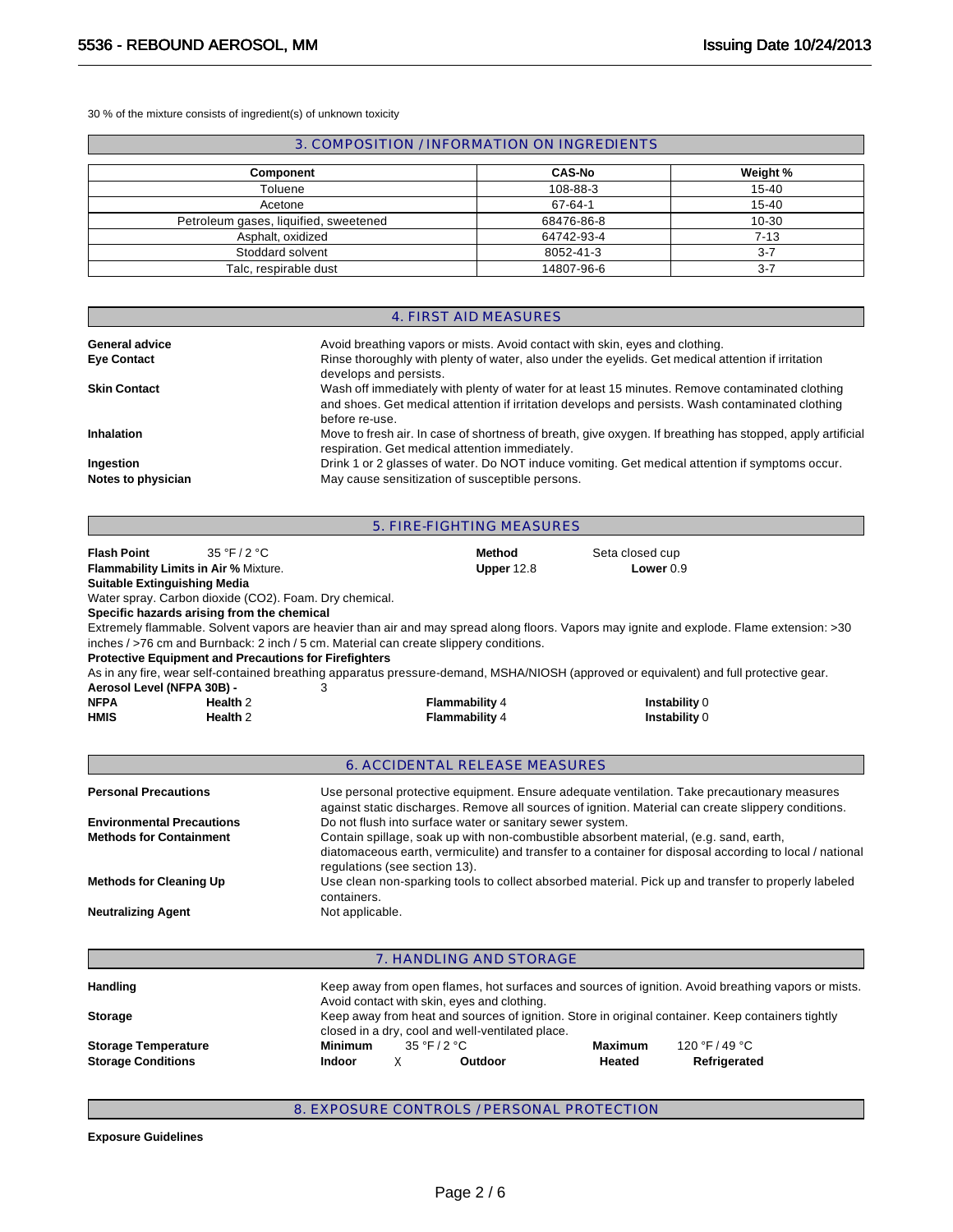# 5536 - REBOUND AEROSOL, MM Issuing Date 10/24/2013

| Component                             | <b>ACGIH TLV</b>        | <b>OSHA PEL</b>             | <b>NIOSH</b>                    |
|---------------------------------------|-------------------------|-----------------------------|---------------------------------|
| Toluene                               | TWA: 20 ppm             | TWA: 200 ppm                | IDLH: 500 ppm                   |
|                                       |                         | Ceiling: 300 ppm            | STEL 150 ppm                    |
|                                       |                         |                             | STEL 560 mg/m $3$               |
|                                       |                         |                             | TWA: 100 ppm                    |
|                                       |                         |                             | TWA: 375 mg/m $3$               |
| Acetone                               | TWA: 500 ppm            | TWA: 1000 ppm               | <b>IDLH: 2500 ppm</b>           |
|                                       | STEL: 750 ppm           | TWA: 2400 mg/m <sup>3</sup> | TWA: 250 ppm                    |
|                                       |                         |                             | TWA: 590 mg/m $3$               |
| Petroleum gases, liquified, sweetened | No data available       | No data available           | No data available               |
| Asphalt, oxidized                     | No data available       | No data available           | No data available               |
| Stoddard solvent                      | TWA: 100 ppm            | TWA: 500 ppm                | IDLH: 20000 mg/m <sup>3</sup>   |
|                                       |                         | TWA: 2900 mg/m <sup>3</sup> | Ceiling: 1800 mg/m <sup>3</sup> |
|                                       |                         |                             | TWA: $350 \text{ mg/m}^3$       |
| Talc, respirable dust                 | TWA: $2 \text{ mg/m}^3$ | No data available           | IDLH: 1000 mg/m <sup>3</sup>    |
|                                       |                         |                             | TWA: $2 \text{ mg/m}^3$         |

**Engineering Measures** Ensure adequate ventilation, especially in confined areas. Where reasonably practicable this should be achieved by the use of local exhaust ventilation and good general extraction.

**Personal Protective Equipment** 

**Eye/Face Protection** Safety glasses with side-shields. **Skin Protection <b>Skin Protection** Wear suitable protective clothing, Impervious gloves. **Respiratory Protection** In case of inadequate ventilation wear respiratory protection. When workers are facing concentrations above the exposure limit they must use appropriate certified respirators. **General Hygiene Considerations** Ensure that eyewash stations and safety showers are close to the workstation location. Remove and wash contaminated clothing before re-use.

### 9. PHYSICAL AND CHEMICAL PROPERTIES

**Physical State Contract Contract Contract Contract Contract Contract Contract Contract Contract Contract Contract Contract Contract Contract Contract Contract Contract Contract Contract Contract Contract Contract Contra Autoignition Temperature** No information available. **Flammability Limits in Air %** Mixture. **Upper** 12.8 **Lower** 0.9

**Color** black **Odor** solvent **Odor Threshold** Not applicable **Appearance** Textured black paste **pH Not applicable <b>Specific Gravity 1.95 0.95 Evaporation Rate** >1 (Butyl acetate=1) **Percent Volatile (Volume)** >40 **VOC Content (%)** 40 **VOC Content (g/L)** 380 **Vapor Pressure 68 mmHg @ 70°F <b>Vapor Density >1** (Air = 1.0) **Solubility** Negligible **n-Octanol/Water Partition** No data available **Melting Point/Range** No data available **Decomposition Temperature** No data available **Boiling Point/Range**  $\Rightarrow 100 \text{ °F} / 38 \text{ °C}$  **Flammability (solid, gas)** No data available **Flash Point CONFIDENT CONSUMER SET ASSAULT ASSAULT CONSUMER CONSUMER SETA CONSUMER SETA CONSUMER SETA CONSUMER SETA CONSUMER SETA CONSUMER SETA CONSUMER SETA CONSUMER SETA CONSUMER SETA CONSUMER SETA CONSUMER SETA CONSU** 

# 10. STABILITY AND REACTIVITY

Hazardous Decomposition Products **Carbon Carbon oxides, Hydrocarbons. Possibility of Hazardous Reactions None under normal processing** 

**Chemical Stability Stable. Hazardous polymerization does not occur.** Stable. Hazardous polymerization does not occur. **Conditions to Avoid Conditions to Avoid Keep away from open flames, hot surfaces, and sources of ignition Incompatible Products Acids, Alkalis , Reducing agents, Strong oxidizing agents.** 

11. TOXICOLOGICAL INFORMATION

#### **Product Information**

|                                    | The following values are calculated based on chapter 3.1 of the GHS document (Rev. 3, 2009):    |
|------------------------------------|-------------------------------------------------------------------------------------------------|
| Oral LD50                          | No information available                                                                        |
| Dermal LD50                        | No information available                                                                        |
| <b>Inhalation LC50</b>             |                                                                                                 |
| Gas                                | No information available                                                                        |
| Mist                               | No information available                                                                        |
| Vapor                              | No information available                                                                        |
| <b>Principle Route of Exposure</b> | Skin contact, Eye contact, Inhalation.                                                          |
| <b>Primary Routes of Entry</b>     | Inhalation, Skin Absorption.                                                                    |
| <b>Acute Effects</b>               |                                                                                                 |
| Eyes                               | Causes eye irritation.                                                                          |
| <b>Skin</b>                        | Causes skin irritation. May be absorbed through the skin in harmful amounts. May cause allergic |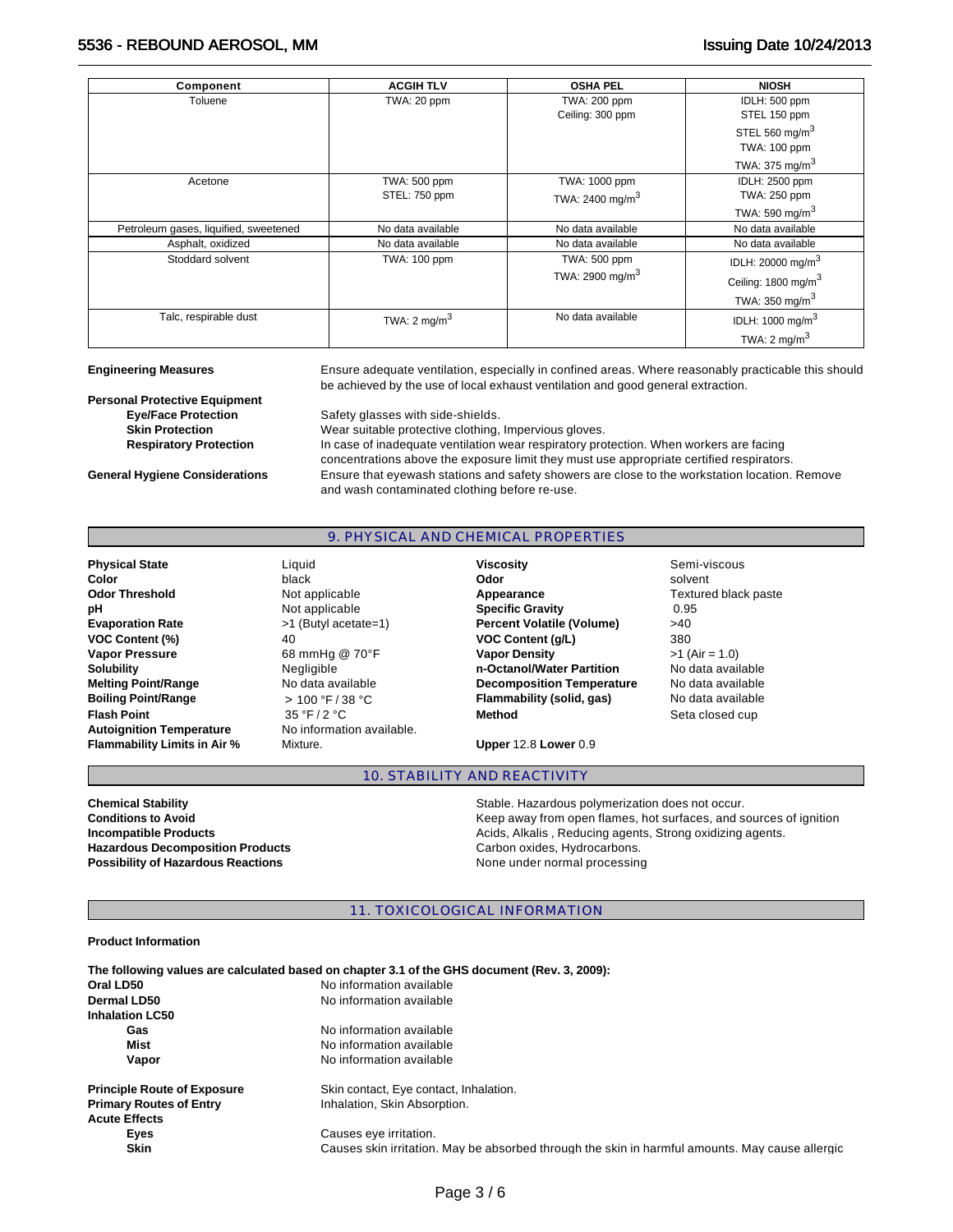skin reaction.

**Inhalation** May cause irritation of respiratory tract. Inhalation may cause central nervous system effects. May cause central nervous system depression. Symptoms and signs include headache, dizziness, fatigue, muscular weakness, drowsiness and in extreme cases, loss of consciousness. **Ingestion** Ingestion may cause gastrointestinal irritation, nausea, vomiting and diarrhea. May cause central nervous system depression with nausea, headache, dizziness, vomiting, and incoordination. **Chronic Toxicity** Liver and kidney injuries may occur. May cause sensitization by skin contact. Repeated and prolonged exposure to solvents may cause brain and nervous system damage. Contains a known or suspected carcinogen. Contains a known or suspected reproductive toxin. Prolonged or repeated inhalation may cause damage to the lungs.

Kidney disorders, Liver disorders, Skin disorders, Neurological disorders, Respiratory disorders.

**Target Organ Effects Central nervous system, Kidney, Liver, Eyes, Skin, Lungs.**<br> **Aggravated Medical Conditions** Kidney disorders, Liver disorders, Skin disorders, Neurole

Component Information

### **Acute Toxicity**

| Component                   | LD50 Oral           | LD50 Dermal               | <b>LC50 Inhalation</b>                | <b>Draize Test</b> | Other             |
|-----------------------------|---------------------|---------------------------|---------------------------------------|--------------------|-------------------|
| Toluene                     | $= 636$ mg/kg (Rat) | $= 8390$ mg/kg (Rabbit) = | $= 12.5$ mg/L (Rat) 4 h >             | no data available  | no data available |
|                             |                     | 12124 mg/kg (Rat)         | 26700 ppm (Rat) 1 h                   |                    |                   |
| Acetone                     | no data available   | no data available         | $= 50100$ mg/m <sup>3</sup> (Rat) 8 h | no data available  | no data available |
| Petroleum gases, liquified, | no data available   | no data available         | no data available                     | no data available  | no data available |
| sweetened                   |                     |                           |                                       |                    |                   |
| Asphalt, oxidized           | > 5000 mg/kg (Rat)  | > 2000 mg/kg (Rabbit)     | no data available                     | no data available  | no data available |
| Stoddard solvent            | no data available   | no data available         | no data available                     | no data available  | no data available |
| Talc, respirable dust       | no data available   | no data available         | no data available                     | no data available  | no data available |

#### **Chronic Toxicity**

| Component                   | <b>Mutagenicity</b> | <b>Sensitization</b> | Developmental Toxicity Reproductive Toxicity |                   | <b>Target Organ Effects</b> |
|-----------------------------|---------------------|----------------------|----------------------------------------------|-------------------|-----------------------------|
| Toluene                     | no data available   | no data available    | yes                                          | yes               | CNS, eyes, kidneys, liver,  |
|                             |                     |                      |                                              |                   | respiratory system, skin,   |
|                             |                     |                      |                                              |                   | reproductive system         |
| Acetone                     | no data available   | no data available    | no data available                            | no data available | eyes, CNS, respiratory      |
|                             |                     |                      |                                              |                   | system, skin                |
| Petroleum gases, liquified, | no data available   | no data available    | no data available                            | no data available | no data available           |
| sweetened                   |                     |                      |                                              |                   |                             |
| Asphalt, oxidized           | no data available   | no data available    | no data available                            | no data available | no data available           |
| Stoddard solvent            | no data available   | no data available    | no data available                            | no data available | eyes, CNS, respiratory      |
|                             |                     |                      |                                              |                   | system, skin, kidneys       |
| Talc, respirable dust       | no data available   | no data available    | no data available                            | no data available | CVS, eyes, respiratory      |
|                             |                     |                      |                                              |                   | system                      |

### **Carcinogenicity**

| Component                                | <b>ACGIH</b>   | <b>IARC</b>    | <b>NTP</b>     | <b>OSHA</b>    | Other          |
|------------------------------------------|----------------|----------------|----------------|----------------|----------------|
| Toluene                                  | not applicable | not applicable | not applicable | not applicable | not applicable |
| Acetone                                  | not applicable | not applicable | not applicable | not applicable | not applicable |
| Petroleum gases, liquified,<br>sweetened | not applicable | not applicable | not applicable | not applicable | not applicable |
| Asphalt, oxidized                        | not applicable | Group 2A       | not applicable |                | not applicable |
| Stoddard solvent                         | not applicable | not applicable | not applicable | not applicable | not applicable |
| Talc, respirable dust                    | not applicable | not applicable | not applicable | not applicable | not applicable |

# 12. ECOLOGICAL INFORMATION

# Product Information No information available. Component Information

| Component | <b>Toxicity to Algae</b> | <b>Toxicity to Fish</b>                                                             | <b>Microtox</b> | <b>Water Flea</b>      | log Pow |
|-----------|--------------------------|-------------------------------------------------------------------------------------|-----------------|------------------------|---------|
| Toluene   | $EC50 > 433$ mg/L        | LC50 15.22 - 19.05 mg/L Pimephales EC50 = 19.7 mg/L 30 min EC50 5.46 - 9.83 mg/L 48 |                 |                        | 2.65    |
|           | Pseudokirchneriella      | promelas 96 h                                                                       |                 | h EC50= 11.5 mg/L 48 h |         |
|           | subcapitata 96 h         | $LC50 = 12.6$ mg/L Pimephales                                                       |                 |                        |         |
|           | $EC50 = 12.5$ mg/L       | promelas 96 h                                                                       |                 |                        |         |
|           | Pseudokirchneriella      | LC50 5.89 - 7.81 mg/L                                                               |                 |                        |         |
|           | subcapitata 72 h         | Oncorhynchus mykiss 96 h                                                            |                 |                        |         |
|           |                          | LC50 14.1 - 17.16 mg/L                                                              |                 |                        |         |
|           |                          | Oncorhynchus mykiss 96 h                                                            |                 |                        |         |
|           |                          | $LC50 = 5.8$ mg/L Oncorhynchus                                                      |                 |                        |         |
|           |                          | mykiss 96 h                                                                         |                 |                        |         |
|           |                          | LC50 11.0 - 15.0 mg/L Lepomis                                                       |                 |                        |         |
|           |                          | macrochirus 96 h                                                                    |                 |                        |         |
|           |                          | $LC50 = 54$ mg/L Oryzias latipes 96 h                                               |                 |                        |         |
|           |                          | LC50 = 28.2 mg/L Poecilia reticulata                                                |                 |                        |         |
|           |                          | 96 h                                                                                |                 |                        |         |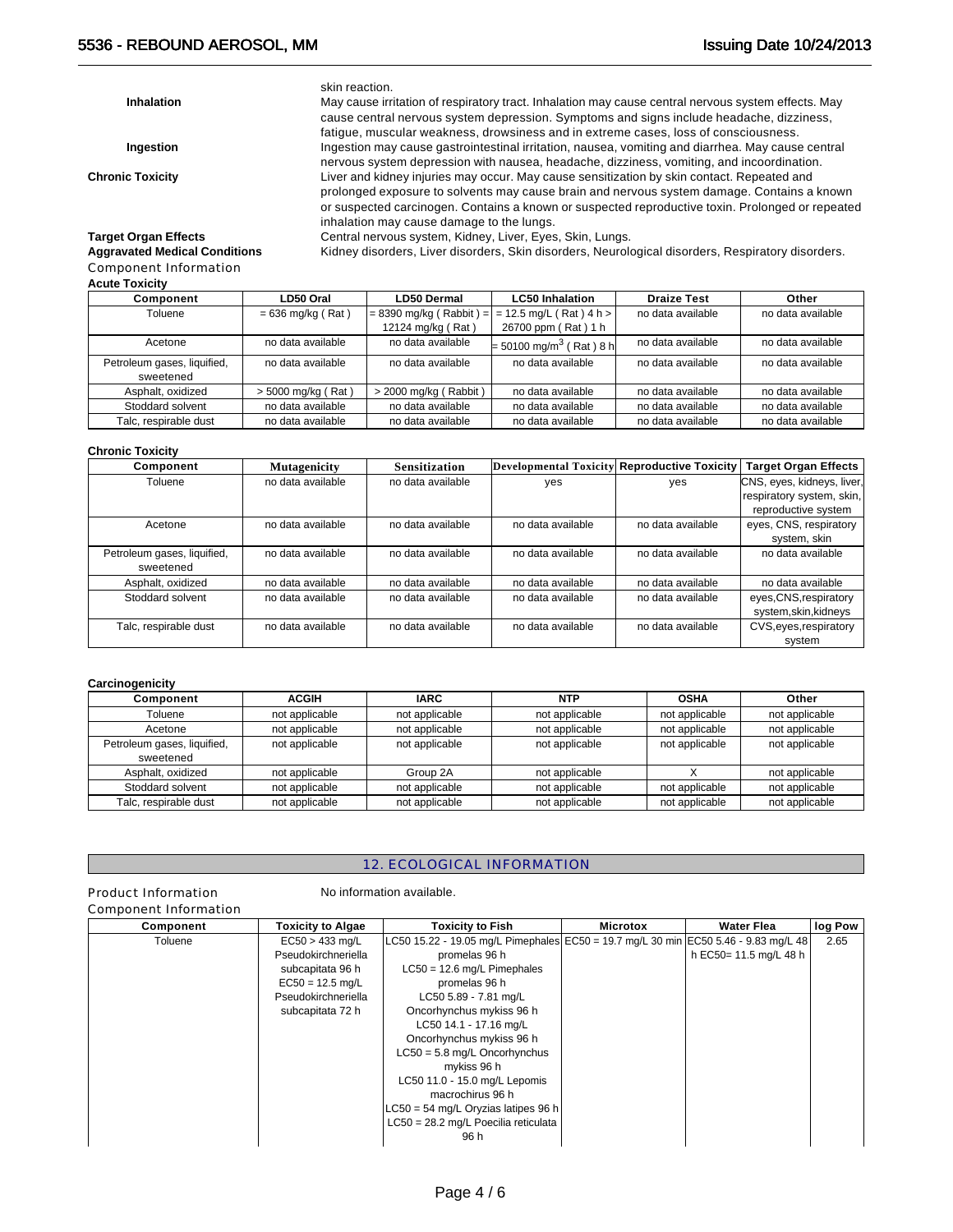|                             |                                            | LC50 50.87 - 70.34 mg/L Poecilia    |                        |                        |             |
|-----------------------------|--------------------------------------------|-------------------------------------|------------------------|------------------------|-------------|
|                             | reticulata 96 h                            |                                     |                        |                        |             |
| Acetone                     | no data available<br>LC50 4.74 - 6.33 mL/L |                                     | $EC50 = 14500$ mg/L 15 | EC50 10294 - 17704     | $-0.24$     |
|                             |                                            | Oncorhynchus mykiss 96 h            | min                    | mg/L 48 h EC50 12600 - |             |
|                             |                                            | LC50 6210 - 8120 mg/L Pimephales    |                        | 12700 mg/L 48 h        |             |
|                             |                                            | promelas 96 h                       |                        |                        |             |
|                             |                                            | $LC50 = 8300$ mg/L Lepomis          |                        |                        |             |
|                             |                                            | macrochirus 96 h                    |                        |                        |             |
| Petroleum gases, liquified, | no data available                          | no data available                   | no data available      | no data available      | $\leq$ -2.8 |
| sweetened                   |                                            |                                     |                        |                        |             |
| Asphalt, oxidized           | $EC50 = 56$ mg/L                           | no data available                   | no data available      | no data available      | N/A         |
|                             | Pseudokirchneriella                        |                                     |                        |                        |             |
|                             | subcapitata 72 h                           |                                     |                        |                        |             |
| Stoddard solvent            | no data available                          | no data available                   | no data available      | no data available      | N/A         |
| Talc, respirable dust       | no data available                          | LC50 > 100 g/L Brachydanio rerio 96 | no data available      | no data available      | N/A         |

#### **Persistence and Degradability No information available. Bioaccumulation No information available. Mobility Mobility No information available.**

# 13. DISPOSAL CONSIDERATIONS

**Product Disposal <b>Product Disposal Dispose of in accordance with local regulations.**<br> **Contents under pressure.** Do not puncture. Emp Contents under pressure. Do not puncture. Empty remaining contents. Empty containers should be taken for local recycling, recovery, or waste disposal.

# 14. TRANSPORT INFORMATION

| <b>DOT</b>      | <b>Proper Shipping Name</b><br><b>Hazard Class</b><br><b>Description</b>                   | <b>CONSUMER COMMODITY</b><br>ORM-D<br>CONSUMER COMMODITY ORM-D     |
|-----------------|--------------------------------------------------------------------------------------------|--------------------------------------------------------------------|
| <b>TDG</b>      | <b>Hazard Class</b><br>UN-No                                                               | 2.1<br>UN1950                                                      |
| <b>ICAO</b>     | <b>Shipping Description</b>                                                                | DO NOT SHIP AIR                                                    |
| <b>IATA</b>     | <b>Shipping Description</b>                                                                | DO NOT SHIP AIR                                                    |
| <b>IMDG/IMO</b> | <b>Proper Shipping Name</b><br><b>Hazard Class</b><br>UN-No<br><b>Shipping Description</b> | <b>AEROSOLS</b><br>2.1<br>UN1950<br>UN1950, AEROSOLS, 2.1, LTD QTY |

## 15. REGULATORY INFORMATION

| Inventories                     |          |
|---------------------------------|----------|
| TSCA                            | Complies |
| DSL                             | Complies |
| <b>U.S. Federal Regulations</b> |          |

# **SARA 313**

Section 313 of Title III of the Superfund Amendments and Reauthorization Act of 1986 (SARA). This product contains a chemical or chemicals which are subject to the reporting requirements of the Act and Title 40 of the Code of Federal Regulations, Part 372

| Component<br>$\sim$ $\sim$ | <b>CAS-No</b> | Weight % | <b>SARA 313</b><br><b>Threshold</b><br><b>Values</b> |
|----------------------------|---------------|----------|------------------------------------------------------|
| oluene                     | 108-88-3      | 15-40    | 1.U                                                  |

# **SARA 311/312 Hazardous Categorization**

| <b>Acute Health Hazard</b> | <b>Chronic Health Hazard</b> | <b>Fire Hazard</b>              | Sudden Release of<br><b>Pressure Hazard</b> |                       | <b>Reactive Hazard</b> |
|----------------------------|------------------------------|---------------------------------|---------------------------------------------|-----------------------|------------------------|
| Yes                        | Yes                          | Yes                             | Yes                                         |                       | No                     |
| <b>CERCLA</b>              |                              |                                 |                                             |                       |                        |
| Component                  |                              | <b>Hazardous Substances RQs</b> |                                             | <b>CERCLA EHS RQS</b> |                        |